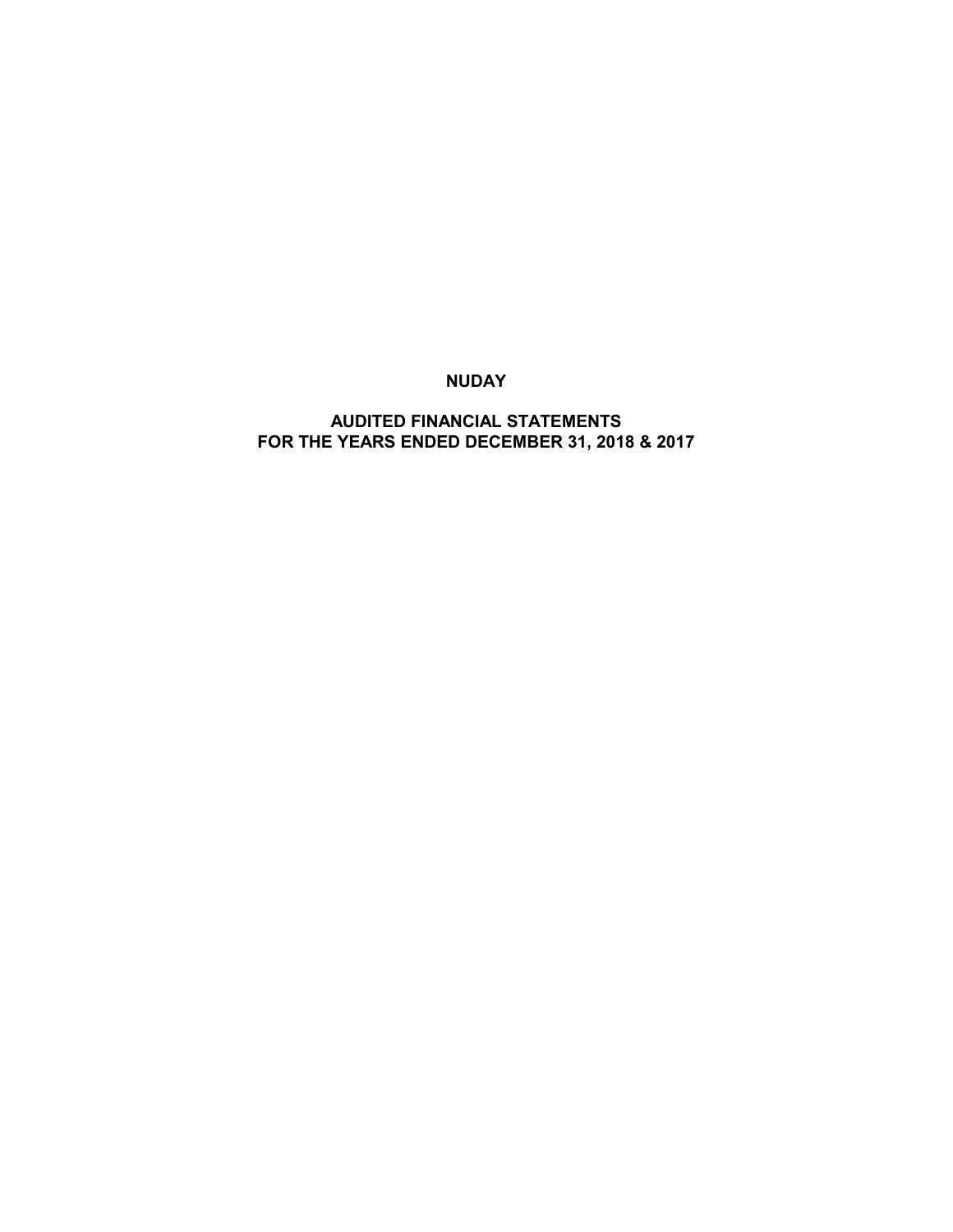# **NUDAY TABLE OF CONTENTS FOR THE YEAR ENDED DECEMBER 31, 2018**

|                                          | <b>PAGE</b> |
|------------------------------------------|-------------|
| Independent Auditors' Report             | $1 - 2$     |
| <b>Statements of Financial Position</b>  | 3           |
| <b>Statements of Activities</b>          | $4 - 5$     |
| <b>Statements of Functional Expenses</b> | $6 - 7$     |
| <b>Statements of Cash Flows</b>          | 8           |
| <b>Notes to Financial Statements</b>     | $9 - 16$    |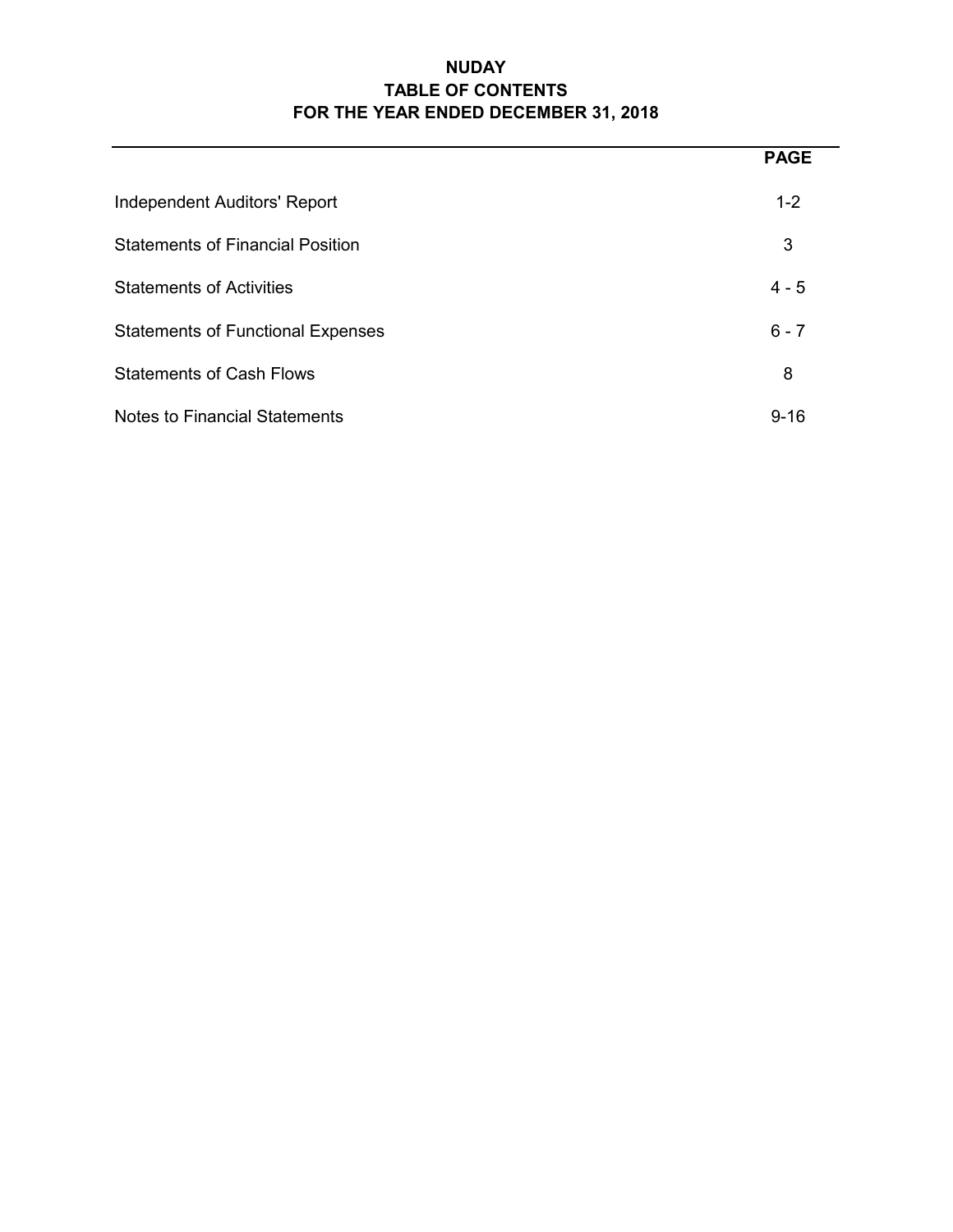

Douglas L. Naffah, C.P.A. Mary Ellin Costello, C.P.A. Marilyn A. Censullo, C.P.A.

Tel: 978.685.8540 Fax: 978.685.8740 www.naffahcpa.com

## INDEPENDENT AUDITORS' REPORT

To the Board of Directors NuDay Windham, NH

We have audited the accompanying financial statements of NuDay (a nonprofit organization), which comprise the statements of financial position as of December 31, 2018 and 2017, and the related statements of activities, functional expenses and cash flows for the years then ended, and the related notes to the financial statements.

## **Management's Responsibility for the Financial Statements**

Management is responsible for the preparation and fair presentation of these financial statements in accordance with accounting principles generally accepted in the United States of America; this includes the design, implementation, and maintenance of internal control relevant to the preparation and fair presentation of financial statements that are free from material misstatement, whether due to fraud or error.

#### **Auditors' Responsibility**

Our responsibility is to express an opinion on these financial statements based on our audit. We conducted our audit in accordance with auditing standards generally accepted in the United States of America. Those standards require that we plan and perform the audit to obtain reasonable assurance about whether the financial statements are free from material misstatement.

An audit involves performing procedures to obtain audit evidence about the amounts and disclosures in the financial statements. The procedures selected depend on the auditor's judgment, including the assessment of the risks of material misstatement of the financial statements, whether due to fraud or error. In making those risk assessments, the auditor considers internal control relevant to the entity's preparation and fair presentation of the financial statements in order to design audit procedures that are appropriate in the circumstances, but not for the purpose of expressing an opinion on the effectiveness of the entity's internal control. Accordingly, we express no such opinion. An audit also includes evaluating the appropriateness of accounting policies used and the reasonableness of significant accounting estimates made by management, as well as evaluating the overall presentation of the financial statements.

We believe that the audit evidence we have obtained is sufficient and appropriate to provide a basis for our audit opinion.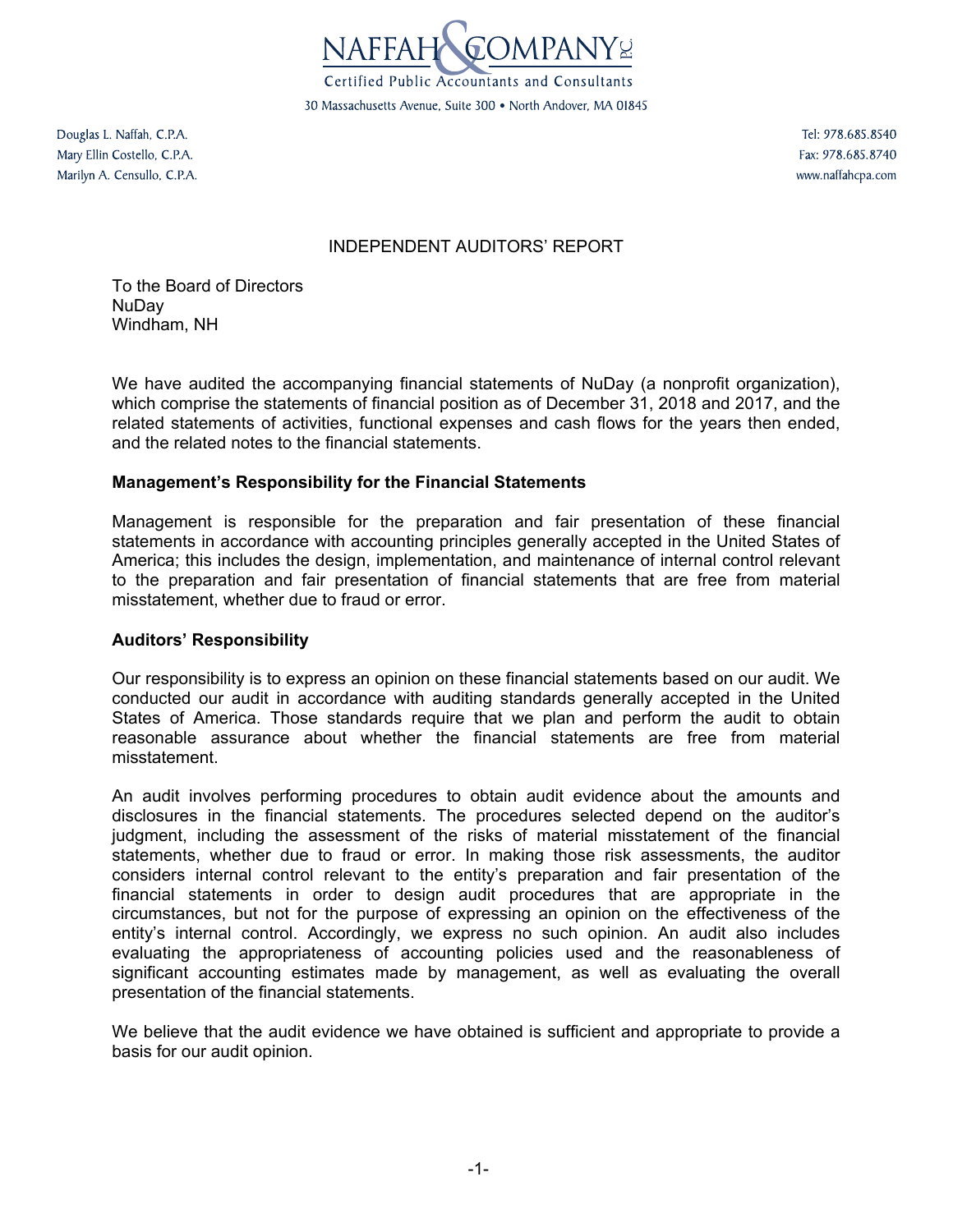## **Opinion**

In our opinion, the financial statements referred to above present fairly, in all material respects, the financial position of NuDay as of December 31, 2018 and 2017, respectively, and the changes in its net assets and its cash flows for the years then ended in accordance with accounting principles generally accepted in the United States of America.

Kaffahr + Congany, P.C.

June 24, 2019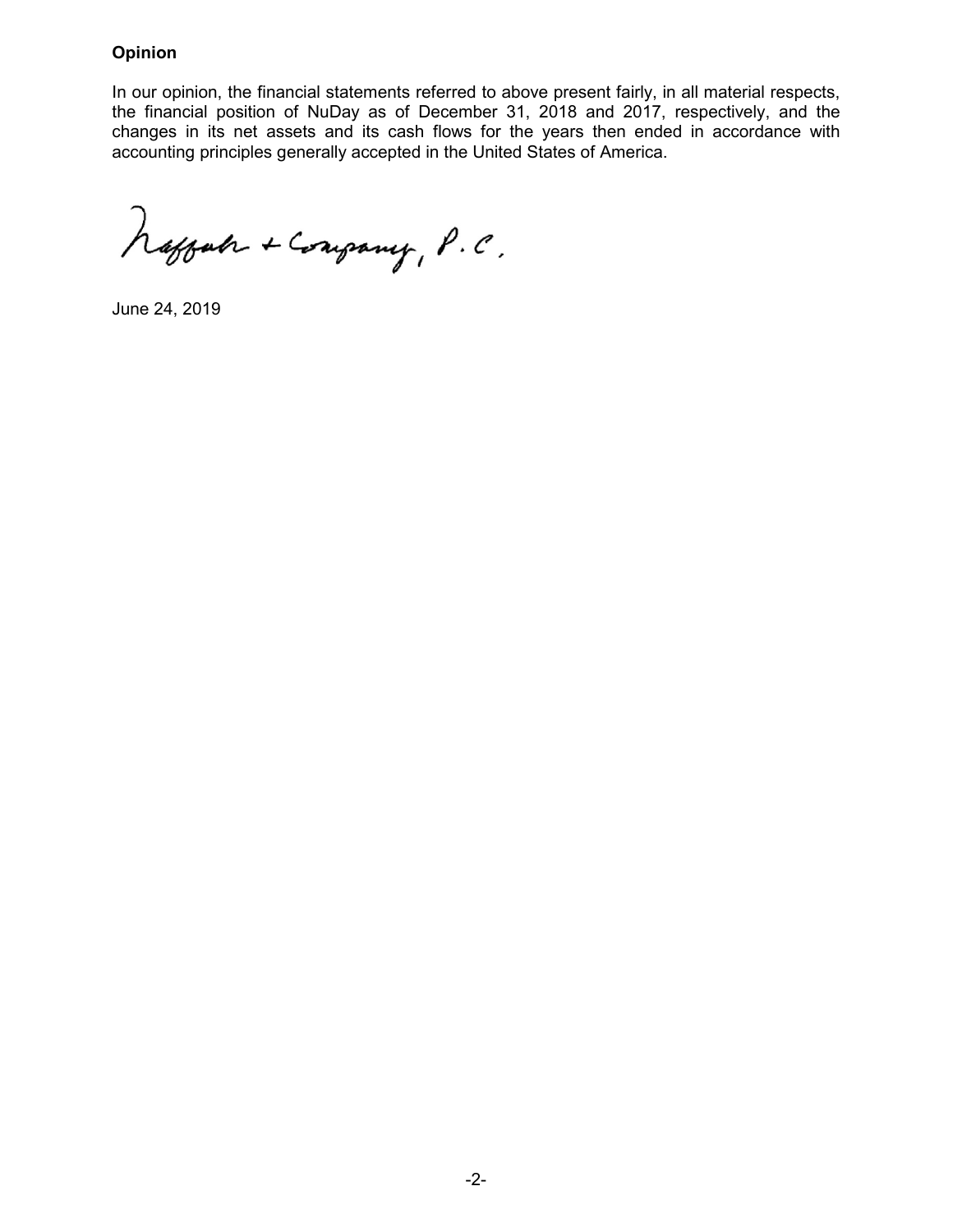#### **NUDAY STATEMENTS OF FINANCIAL POSITION DECEMBER 31, 2018 AND 2017**

|                                                                                                                            |                           | 2018                            | 2017                                        |
|----------------------------------------------------------------------------------------------------------------------------|---------------------------|---------------------------------|---------------------------------------------|
| <b>ASSETS</b>                                                                                                              |                           |                                 |                                             |
| <b>CURRENT ASSETS</b><br>Cash<br>Accounts receivable<br>Marketable securities<br>Prepaid expenses and other current assets | $\boldsymbol{\mathsf{S}}$ | 28,626<br>7,551<br>365<br>5,000 | \$<br>67,107<br>11,343<br>19,699<br>125,599 |
| <b>Total Current Assets</b>                                                                                                |                           | 41,542                          | 223,748                                     |
| PROPERTY AND EQUIPMENT, NET                                                                                                |                           | 153,335                         | 167,968                                     |
| <b>TOTAL ASSETS</b>                                                                                                        |                           | 194,877                         | \$<br>391,716                               |
| <b>LIABILITIES AND NET ASSETS</b>                                                                                          |                           |                                 |                                             |
| <b>CURRENT LIABILITIES</b><br>Accrued expenses                                                                             | \$                        | 5,920                           | \$<br>21,285                                |
| <b>Total Current Liabilities</b>                                                                                           |                           | 5,920                           | 21,285                                      |
| <b>TOTAL LIABILITIES</b>                                                                                                   |                           | 5,920                           | 21,285                                      |
| <b>NET ASSETS</b><br>Without donor restrictions<br>With donor restrictions                                                 |                           | 120,799<br>68,158               | 312,273<br>58,158                           |
| <b>Total Net Assets</b>                                                                                                    |                           | 188,957                         | 370,431                                     |
| <b>TOTAL LIABILITIES AND NET ASSETS</b>                                                                                    |                           | 194,877                         | \$<br>391,716                               |

The accompanying notes are an integral part of these financial statements.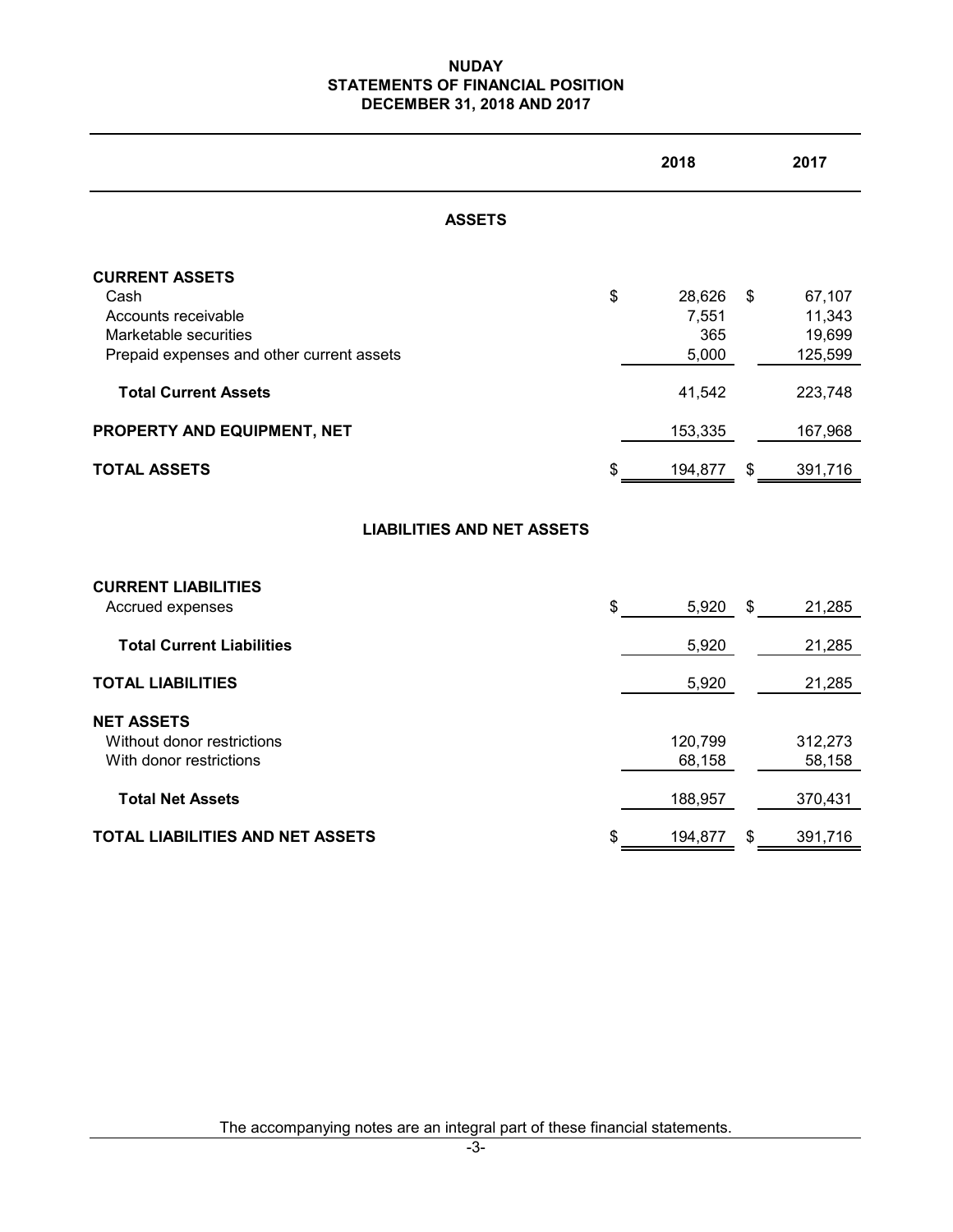#### **NUDAY STATEMENT OF ACTIVITIES FOR THE YEAR ENDED DECEMBER 31, 2018 (WITH SUMMARIZED INFORMATION FOR THE YEAR ENDED DECEMBER 31, 2017)**

|                                             | <b>Without</b>      | <b>With</b>         |                 |                 |
|---------------------------------------------|---------------------|---------------------|-----------------|-----------------|
|                                             | <b>Donor</b>        | <b>Donor</b>        | <b>Total</b>    | <b>Total</b>    |
|                                             | <b>Restrictions</b> | <b>Restrictions</b> | 2018            | 2017            |
| <b>REVENUE AND SUPPORT</b>                  |                     |                     |                 |                 |
| Donations and grants                        | \$<br>1,465,988     | \$<br>117,861       | \$<br>1,583,849 | \$<br>2,044,669 |
| Special events                              | 21,249              |                     | 21,249          | 35,520          |
| In-kind contributions                       | 37,787,099          |                     | 37,787,099      | 38,847,512      |
| Realized loss on sale of donated securities | (1, 467)            |                     | (1, 467)        | 2,790           |
| Interest income                             | 3,377               |                     | 3,377           |                 |
| Net assets released from restrictions       | 110,861             | (110, 861)          |                 |                 |
|                                             |                     |                     |                 |                 |
| <b>TOTAL REVENUE AND SUPPORT</b>            | 39,387,107          | 7,000               | 39,394,107      | 40,930,491      |
|                                             |                     |                     |                 |                 |
| <b>EXPENSES</b>                             |                     |                     |                 |                 |
| Program services                            | 39,470,318          |                     | 39,470,318      | 40,982,884      |
| Management and general                      | 75,969              |                     | 75,969          | 98,699          |
| Fundraising                                 | 29,294              |                     | 29,294          | 38,396          |
|                                             |                     |                     |                 |                 |
| <b>TOTAL EXPENSES</b>                       | 39,575,581          |                     | 39,575,581      | 41,119,979      |
| <b>INCREASE (DECREASE) IN NET ASSETS</b>    | (188, 474)          | 7,000               | (181, 474)      | (189, 488)      |
| <b>NET ASSETS - BEGINNING OF YEAR</b>       | 312,273             | 58,158              | 370,431         | 559,919         |
| <b>NET ASSETS - END OF YEAR</b>             | \$<br>123,799       | \$<br>65,158        | \$<br>188,957   | \$<br>370,431   |

The accompanying notes are an integral part of these financial statements.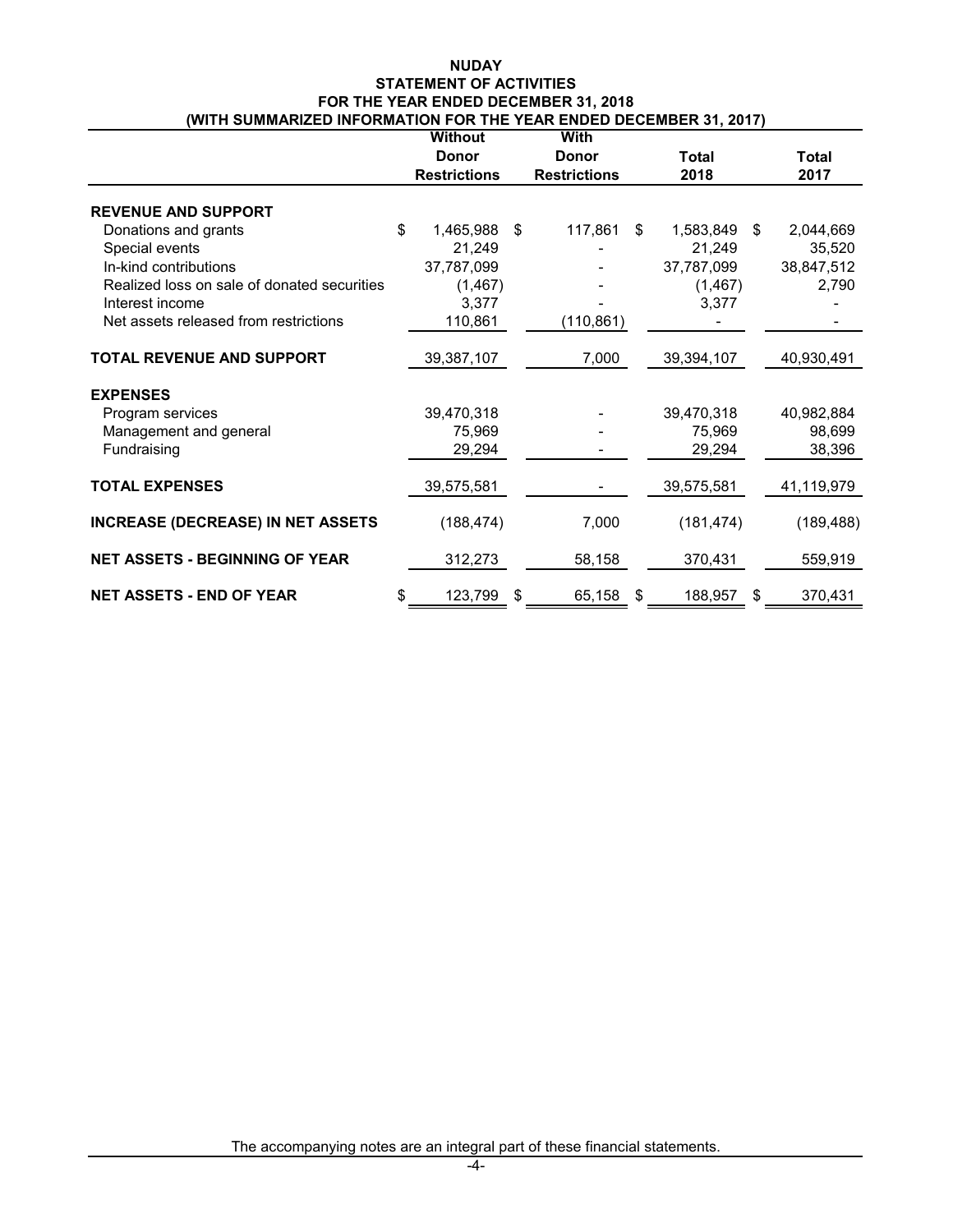#### **NUDAY STATEMENT OF ACTIVITIES FOR THE YEAR ENDED DECEMBER 31, 2017**

|                                             | <b>Without</b>                      | With                                |                 |
|---------------------------------------------|-------------------------------------|-------------------------------------|-----------------|
|                                             | <b>Donor</b><br><b>Restrictions</b> | <b>Donor</b><br><b>Restrictions</b> | Total<br>2017   |
| <b>REVENUE AND SUPPORT</b>                  |                                     |                                     |                 |
| Donations                                   | \$<br>1,865,724                     | \$<br>178,945                       | \$<br>2,044,669 |
| Special events                              | 35,520                              |                                     | 35,520          |
| In-kind contributions                       | 38,847,512                          |                                     | 38,847,512      |
| Realized gain on sale of donated securities | 2,790                               |                                     | 2,790           |
| Net assets released from restrictions       | 201,703                             |                                     |                 |
|                                             |                                     | (201,703)                           |                 |
| <b>TOTAL REVENUE AND SUPPORT</b>            | 40,953,249                          | (22, 758)                           | 40,930,491      |
| <b>EXPENSES</b>                             |                                     |                                     |                 |
| Program services                            | 40,982,884                          |                                     | 40,982,884      |
| Management and general                      | 98,699                              |                                     | 98,699          |
| Fundraising                                 | 38,396                              |                                     | 38,396          |
|                                             |                                     |                                     |                 |
| <b>TOTAL EXPENSES</b>                       | 41,119,979                          |                                     | 41,119,979      |
| <b>INCREASE IN NET ASSETS</b>               | (166, 730)                          | (22, 758)                           | (189, 488)      |
|                                             |                                     |                                     |                 |
| <b>NET ASSETS - BEGINNING OF YEAR</b>       | 479,003                             | 80,916                              | 559,919         |
| <b>NET ASSETS - END OF YEAR</b>             | \$<br>312,273                       | \$<br>58,158                        | \$<br>370,431   |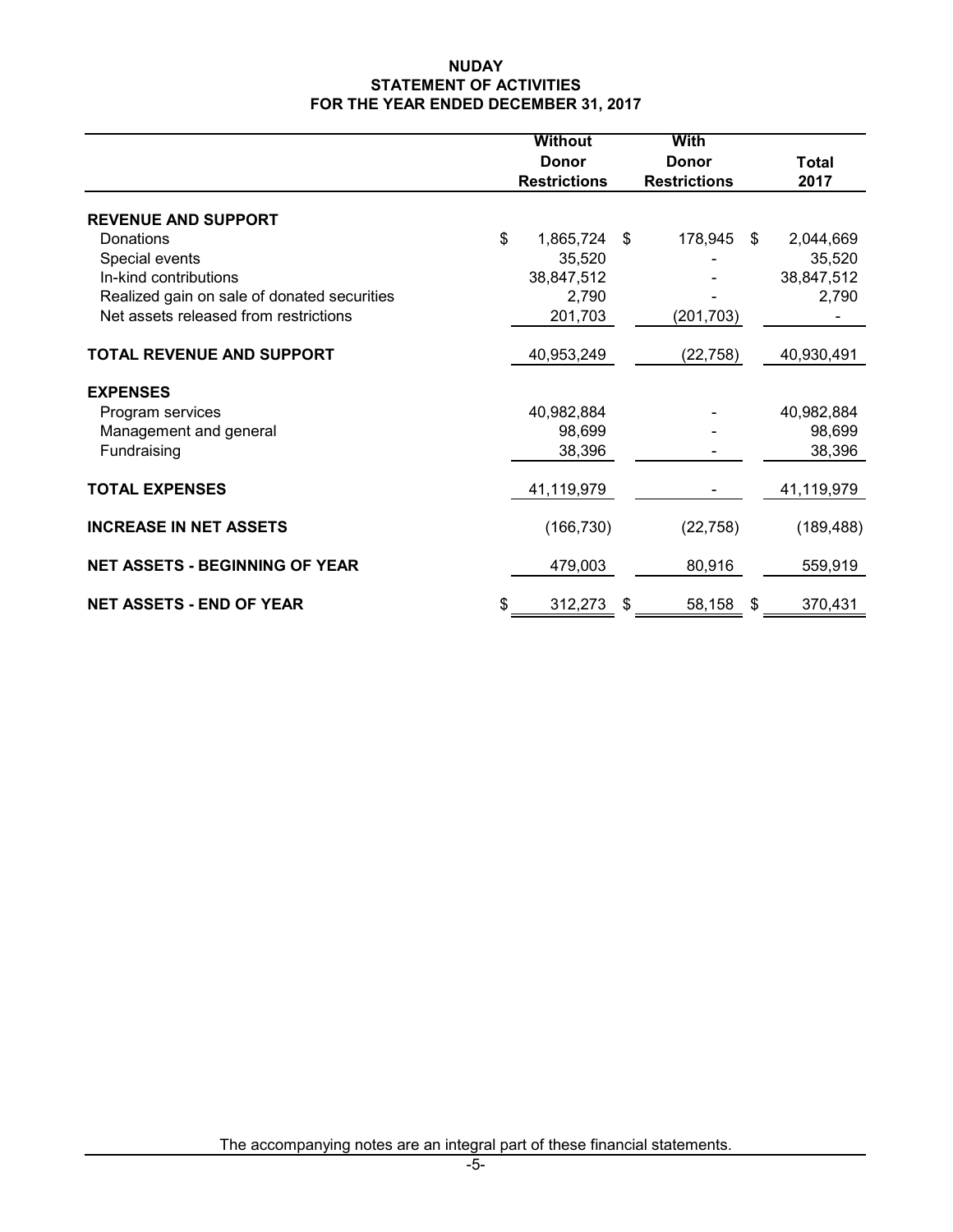### **NUDAY STATEMENT OF FUNCTIONAL EXPENSES FOR THE YEAR ENDED DECEMBER 31, 2018**

|                                      |                  | <b>Management</b> |                    |                  |
|--------------------------------------|------------------|-------------------|--------------------|------------------|
|                                      | Program          | and               |                    |                  |
|                                      | <b>Services</b>  | General           | <b>Fundraising</b> | <b>Total</b>     |
| In-kind expense                      | \$<br>37,787,099 | \$                | \$                 | \$<br>37,787,099 |
| Wages                                | 198,533          | 54,366            | 18,931             | 271,830          |
| Orphan                               | 241,037          |                   |                    | 241,037          |
| Shipping expenses                    | 230,527          |                   |                    | 230,527          |
| <b>Other Program Costs</b>           | 206,770          |                   |                    | 206,770          |
| Food security                        | 115,839          |                   |                    | 115,839          |
| Education                            | 90,635           |                   |                    | 90,635           |
| Seasonal campaigns                   | 79,536           |                   |                    | 79,536           |
| Professional fees                    | 54,388           | 13,597            |                    | 67,985           |
| Resettlement                         | 62,065           |                   |                    | 62,065           |
| Container costs                      | 52,109           |                   |                    | 52,109           |
| Warehouse rent                       | 49,699           |                   |                    | 49,699           |
| Bank & merchant fees                 | 42,076           |                   |                    | 42,076           |
| General assistance                   | 42,000           |                   |                    | 42,000           |
|                                      | 41,261           |                   |                    | 41,261           |
| Emergency<br>Water                   | 30,754           |                   |                    | 30,754           |
| Medical                              | 27,878           |                   |                    | 27,878           |
|                                      | 21,900           |                   |                    | 21,900           |
| Self-sustainability<br>Payroll taxes | 15,818           | 4,331             | 1,508              | 21,657           |
| Depreciation                         | 14,633           |                   |                    | 14,633           |
|                                      |                  |                   |                    |                  |
| Advertising<br>Travel                | 12,268           |                   |                    | 12,268           |
|                                      | 11,634           |                   |                    | 11,634           |
| <b>Utilities</b>                     | 10,149           |                   |                    | 10,149           |
| Office                               | 7,220            | 1,805             |                    | 9,025            |
| <b>Special Events</b>                |                  |                   | 8,855              | 8,855            |
| Transfer expenses                    | 7,171            |                   |                    | 7,171            |
| Dues                                 | 5,992            |                   |                    | 5,992            |
| Repairs                              | 3,913            | 978               |                    | 4,891            |
| Insurance                            | 3,567            | 892               |                    | 4,459            |
| Meals & entertainment                | 2,980            |                   |                    | 2,980            |
| Food                                 | 867              |                   |                    | 867              |
| Total                                | 39,470,318       | \$<br>75,969      | \$<br>29,294       | \$<br>39,575,581 |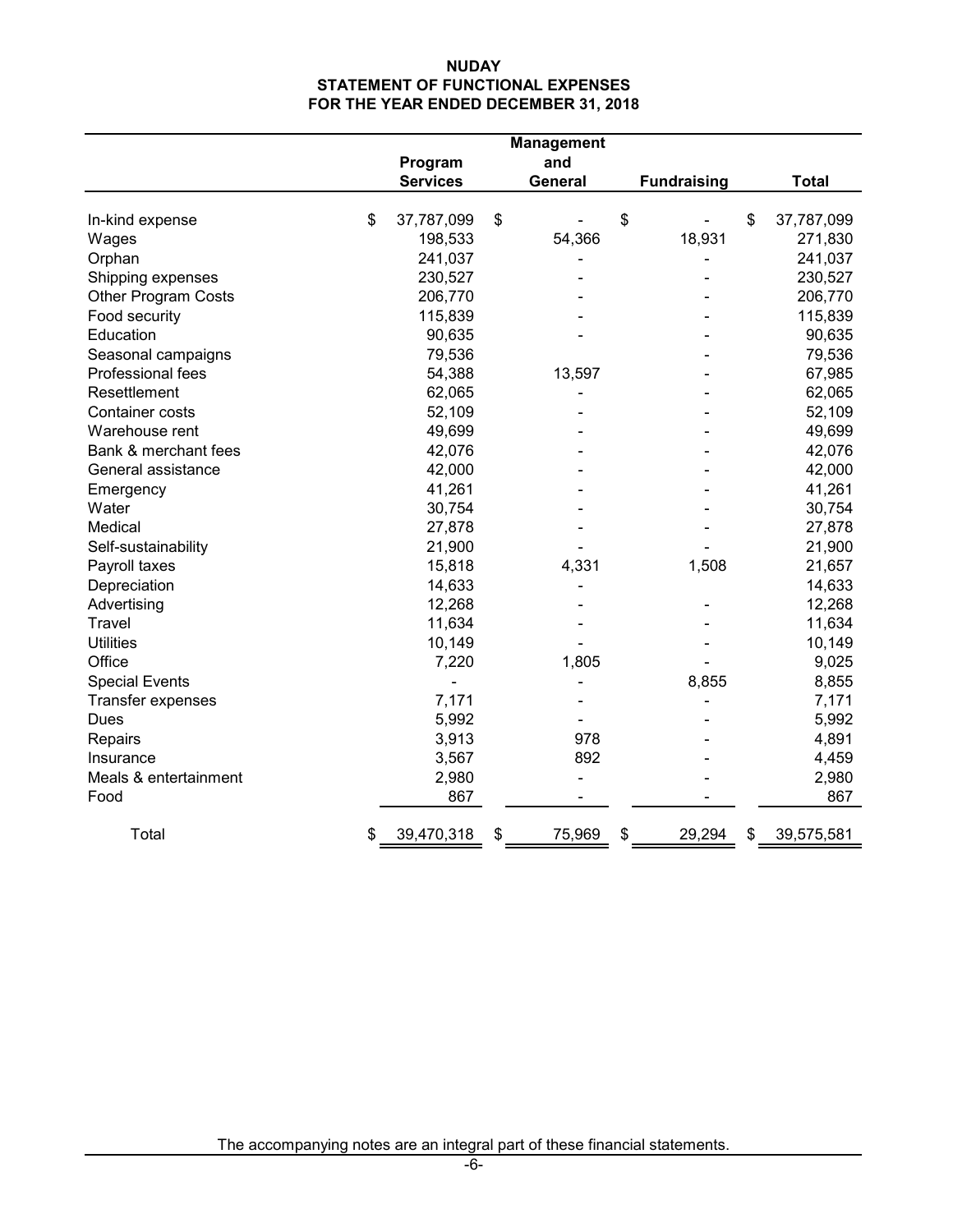### **NUDAY STATEMENT OF FUNCTIONAL EXPENSES FOR THE YEAR ENDED DECEMBER 31, 2017**

|                            |                  | <b>Management</b> |                    |                  |
|----------------------------|------------------|-------------------|--------------------|------------------|
|                            | Program          | and               |                    |                  |
|                            | <b>Services</b>  | General           | <b>Fundraising</b> | <b>Total</b>     |
| In-kind expense            | \$<br>38,847,512 | \$                | \$                 | \$<br>38,847,512 |
| Orphan                     | 461,467          |                   |                    | 461,467          |
| Shipping expenses          | 309,698          |                   |                    | 309,698          |
| Seasonal campaigns         | 208,742          |                   |                    | 208,742          |
| Wages                      | 148,570          | 39,720            | 10,310             | 198,600          |
| Education                  | 187,189          |                   |                    | 187,189          |
| Medical                    | 122,908          |                   |                    | 122,908          |
| <b>Other Program Costs</b> | 92,844           | 23,052            |                    | 115,896          |
| Professional fees          | 82,551           | 20,638            |                    | 103,188          |
| Resettlement               | 102,915          |                   |                    | 102,915          |
| Container costs            | 74,934           |                   |                    | 74,934           |
| Water                      | 71,779           |                   |                    | 71,779           |
| Transfer expenses          | 51,841           |                   |                    | 51,841           |
| Bank & merchant fees       | 36,157           |                   |                    | 36,157           |
| Food security              | 34,162           |                   |                    | 34,162           |
| Payroll taxes              | 17,782           | 4,939             | 1,976              | 24,697           |
| Office                     | 18,343           | 4,586             |                    | 22,929           |
| Travel                     | 21,551           |                   |                    | 21,551           |
| <b>Special Events</b>      |                  |                   | 26,110             | 26,110           |
| Advertising                | 15,630           |                   |                    | 15,630           |
| Warehouse rent             | 13,004           |                   |                    | 13,004           |
| Depreciation               | 12,972           |                   |                    | 12,972           |
| Insurance                  | 10,126           | 2,531             |                    | 12,657           |
| Self-sustainability        | 9,717            |                   |                    | 9,717            |
| General assistance         | 9,395            |                   |                    | 9,395            |
| <b>Utilities</b>           | 6,541            | 1,635             |                    | 8,176            |
| Food                       | 4,428            |                   |                    | 4,428            |
| Dues                       | 3,518            | 879               |                    | 4,397            |
| Meals & entertainment      | 2,873            | 718               |                    | 3,591            |
| Repairs                    | 2,338            |                   |                    | 2,338            |
| Emergency                  | 1,400            |                   |                    | 1,400            |
| Total                      | \$<br>40,982,884 | \$<br>98,699      | \$<br>38,396       | \$<br>41,119,979 |

The accompanying notes are an integral part of these financial statements.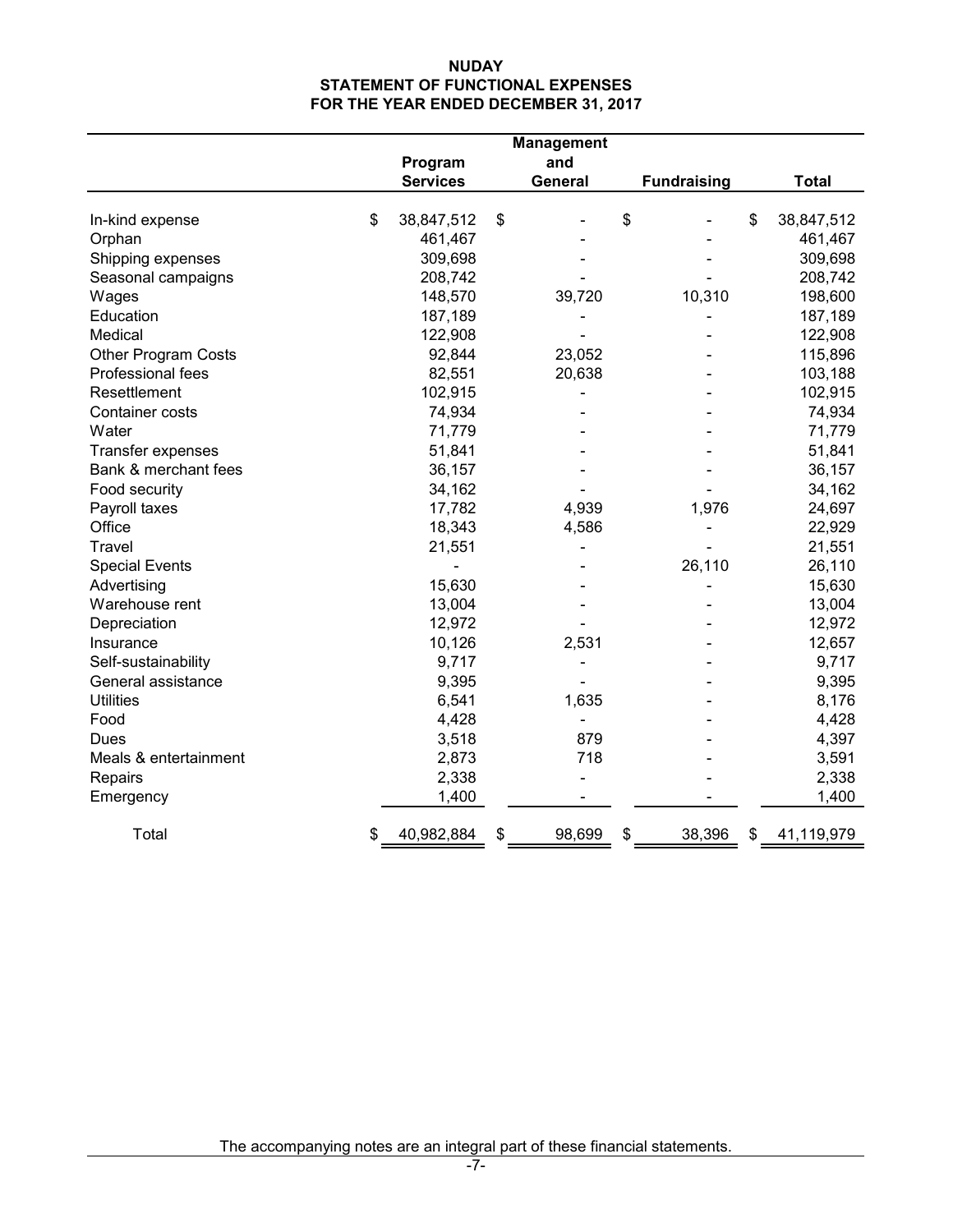#### **NUDAY STATEMENTS OF CASH FLOWS FOR THE YEARS ENDED DECEMBER 31, 2018 AND 2017**

|                                                                                                           | 2018      |    | 2017       |
|-----------------------------------------------------------------------------------------------------------|-----------|----|------------|
| <b>CASH FLOWS FROM OPERATING ACTIVITIES</b>                                                               |           |    |            |
| Change in net assets                                                                                      | (181,474) | S. | (189,488)  |
| Adjustments required to reconcile increase in net assets<br>to net cash provided by operating activities: |           |    |            |
| Depreciation                                                                                              | 14,633    |    | 12,972     |
| (Increase) decrease in accounts receivable                                                                | 3,792     |    | 28,791     |
| (Increase) decrease in marketable securities                                                              | 19,334    |    | 13,311     |
| (Increase) decrease in construction in process                                                            |           |    | 44,401     |
| (Increase) decrease in prepaid expenses and other current assets                                          | 120,599   |    | (125, 599) |
| (Decrease) increase in accounts payable and accrued expenses                                              | (15, 365) |    | 21,285     |
| <b>Total Adjustments</b>                                                                                  | 142,993   |    | (4,839)    |
| <b>Net Cash Used in Operating Activities</b>                                                              | (38, 481) |    | (194, 327) |
| <b>CASH FLOWS FROM INVESTING ACTIVITIES</b>                                                               |           |    |            |
| Capital expenditures                                                                                      |           |    | (62, 333)  |
| <b>Net Cash Used in Investing Activities</b>                                                              |           |    | (62, 333)  |
| <b>NET DECREASE IN CASH</b>                                                                               | (38, 481) |    | (256, 660) |
| <b>CASH AT BEGINNING OF YEAR</b>                                                                          | 67,107    |    | 323,767    |
| <b>CASH AT END OF YEAR</b>                                                                                | 28,626    | \$ | 67,107     |

#### **SUPPLEMENTAL CASH FLOW DISCLOSURES**

#### **CASH PAID DURING THE YEAR**

| 'nterest | $\overline{\phantom{0}}$ |  |
|----------|--------------------------|--|
| axes     | $\overline{\phantom{a}}$ |  |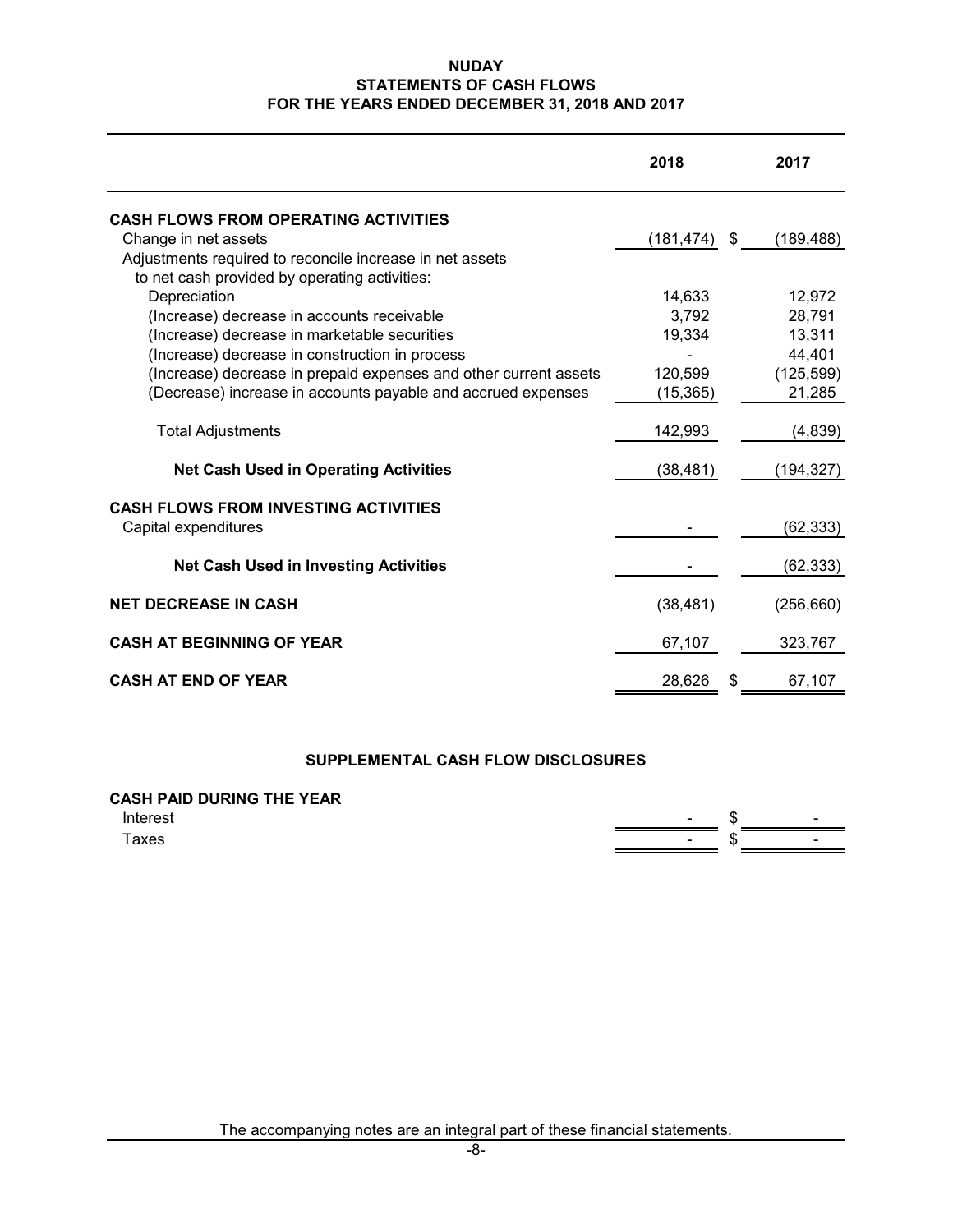### **1. NATURE OF ORGANIZATION**

Based in Windham, New Hampshire, NuDay ("the Organization") was founded in 2013 as a private, charitable, not-for-profit organization. Guided by its mission statement, "One Person at Time, One Humanity Closer," NuDay champions the empowerment of Syrian mothers and children through immediate humanitarian assistance and long-term, socio-economic projects and programming for Syrian internally displaced persons and Syrian refugees in bordering Turkey and in the US. Programs range from orphan sponsorship, medical clinics, educational institutions, psycho-social support, and cargo containers sending humanitarian and medical aid from the United States to Syria. The end goal of NuDay is simple: to rebuild agency through confidence and self-reliance while building bridges across geographical and cultural differences.

## **2. SUMMARY OF SIGNIFICANT ACCOUNTING POLICIES**

#### **Basis of Accounting**

The accompanying financial statements have been prepared on the accrual basis of accounting. Accordingly, revenues are recognized when earned rather than received and expenses are recognized when incurred rather than paid.

#### **Cash and Cash Equivalents**

Cash and cash equivalents include all monies in banks and highly liquid investments with maturity dates of less than three months.

#### **Accounts Receivable**

Throughout the year the Organization receives donations via third party online platforms. In some cases, those donations are not remitted to the Organization immediately. The Organization was due \$7,551 and \$11,343 from a third-party online platform, as of December 31, 2018 and 2017, respectively. The Organization considers all accounts receivable to be fully collectible; accordingly, no allowance for doubtful accounts is required.

#### **Marketable Securities**

Occasionally, the Organization receives donations of marketable securities, which are transferred to a brokerage account in the name of the Organization and shortly thereafter placed for sale. Marketable securities of the Organization were \$365 and \$19,699 as of December 31, 2018, and 2017, respectively.

#### **Property and Equipment**

Property and equipment is recorded at cost or, if donated, at the fair market value at the date of the donation. Improvements are depreciated over the respective lives of the leases, or the life of the improvements, whichever is shorter. Depreciation is computed using the straightline method. Routine repairs and maintenance expenditures are expensed as incurred.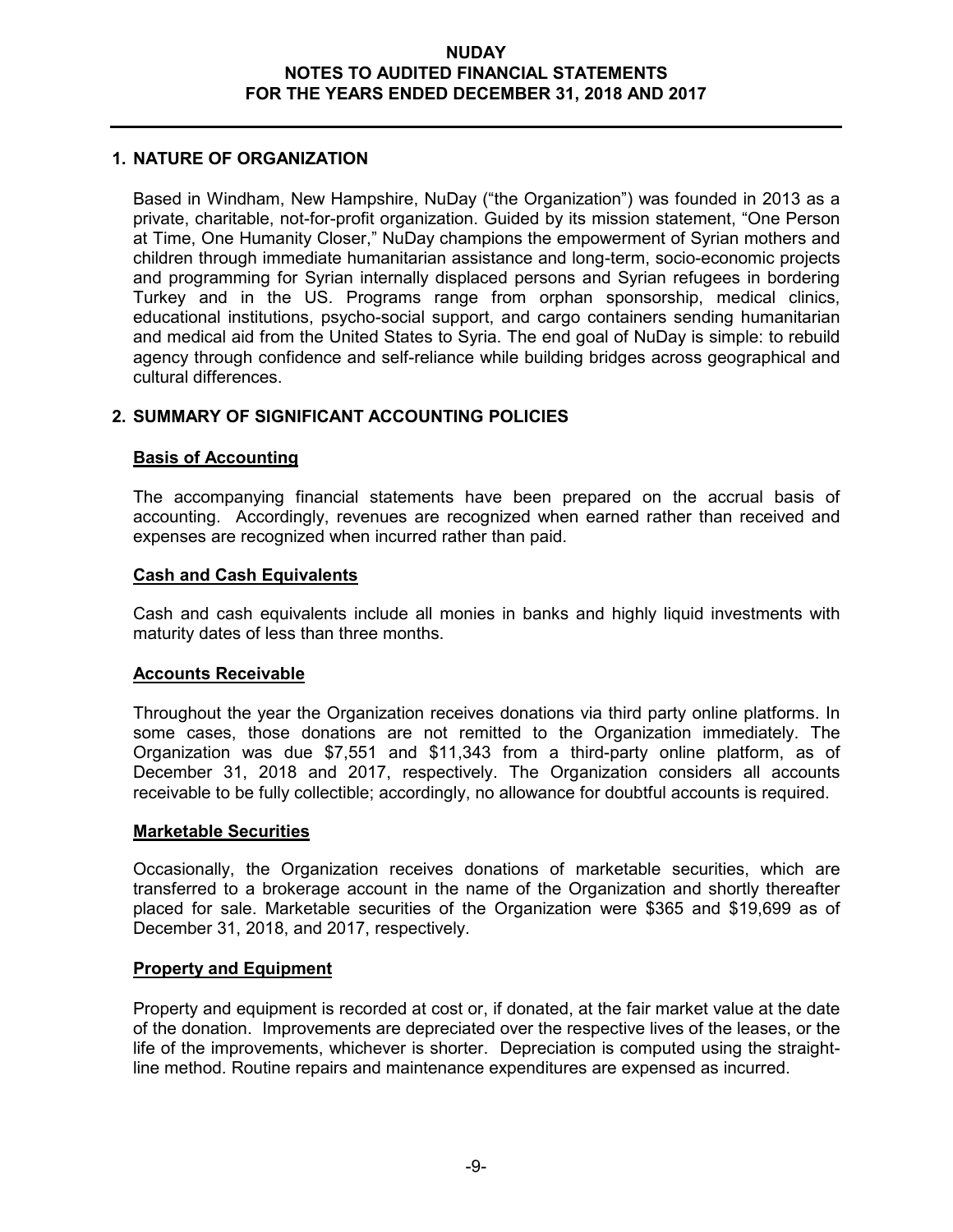### **2. SUMMARY OF SIGNIFICANT ACCOUNTING POLICIES (CONTINUED)**

#### **Income Tax Status**

The Organization is exempt from income taxes under section  $501(c)(3)$  of the Internal Revenue Code. Therefore, no provision is made for federal income taxes in the accompanying financial statements.

#### **Uncertain Tax Positions**

Management has determined that the Organization does not have any uncertain tax positions and associated unrecognized benefits that materially impact the financial statements or related disclosures. Since tax matters are subject to some degree of uncertainty, there can be no assurance that the Organization's tax returns will not be challenged by the taxing authorities and that the Organization will not be subject to additional tax, penalties, and interest as a result of such challenge. Generally, the Organization's tax returns remain open for three years for both federal, New Hampshire and Massachusetts income tax examination.

#### **Cost Allocation**

The cost of providing various programs and management and general expenses has been summarized on a functional basis in the statement of functional expenses. Accordingly, certain costs have been allocated among the programs and supporting services benefited.

#### **Use of Estimates**

The preparation of the financial statements in conformity with generally accepted accounting principles requires management to make estimates and assumptions that affect the reported amounts of assets and liabilities and disclosure of contingent assets and liabilities at the date of the financial statements and the reported amounts of revenues and expenses during the reporting period. Actual results could differ from those estimates.

#### **Financial Statement Presentation**

The financial statements of the Organization have been prepared on the accrual basis of accounting in accordance with accounting principles generally accepted in the United States of America ("US GAAP"). The Organization reports information regarding its financial position and activities according to two classes of net assets: net assets without donor restriction and net assets with donor restriction.

> *Net Assets Without Donor Restriction*—Net assets that are not subject to or are no longer subject to donor-imposed stipulations.

*Net Assets With Donor Restriction*—Net assets whose use is limited by donorimposed time and/or purpose restrictions.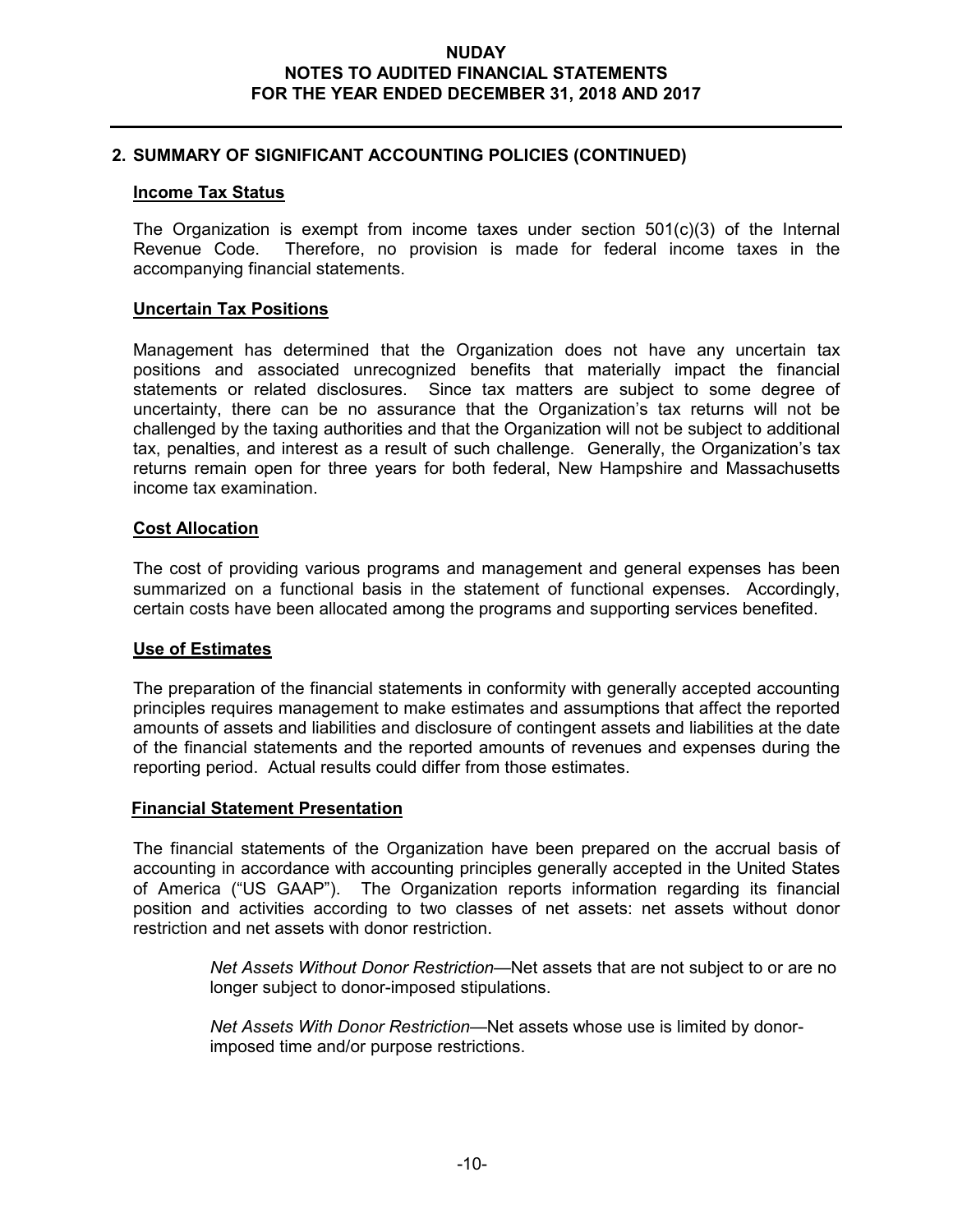### **2. SUMMARY OF SIGNIFICANT ACCOUNTING POLICIES (CONTINUED)**

### **Contributions**

The Organization recognizes contribution revenue when an unconditional pledge is made or when cash is received if a pledge was not made. Contributions received are reported as unrestricted, temporarily restricted, or permanently restricted, based on donor intent.

#### **Revenue Recognition**

Revenues are reported as increases in unrestricted net assets unless use of the related assets is limited by donor-imposed restrictions. Expenses are reported as decreases in unrestricted net assets. Gains and losses on investments and other assets or liabilities are reported as increases or decreases in unrestricted net assets unless their use is restricted by explicit donor stipulation or by law. Expirations of temporary restrictions on net assets by fulfillment of the donor-stipulated purpose or by passage of the stipulated time period are reported as reclassifications between the applicable classes of net assets.

#### **Advertising**

The Organization follows the policy of charging the cost of advertising to expense when incurred. Advertising costs were \$12,268 and \$15,630 for the years ended December 31, 2018 and 2017, respectively.

#### **Reclassifications**

Certain amounts in the financial statements for the year ended December 31, 2017 have been reclassified to conform to the current year presentation.

#### **Fair Value Measurements**

FASB guidance on fair value measurements defines fair value, establishes a framework for measuring fair value and expands disclosure of fair value measurements. The guidance applies to all assets and liabilities that are measured and reported on a fair value basis. The carrying amounts of financial instruments, including cash and cash equivalents, accounts receivable, and accounts payable and accrued liabilities, approximate fair value due to the short maturity of these instruments.

#### **Fair Value of Financial Instruments**

Accounting principles generally accepted in the United States establishes a fair value measurement hierarchy that prioritizes the inputs to valuation techniques used to measure fair value. This hierarchy consists of three broad levels:

Level 1 – Fair value input consists of unadjusted quoted prices in active markets for identical assets, which have the highest priority.

Level 2 – Fair value input consists of observable inputs other than quoted prices for identical assets.

Level 3 – Fair value input consists of unobservable inputs and have the lowest priority.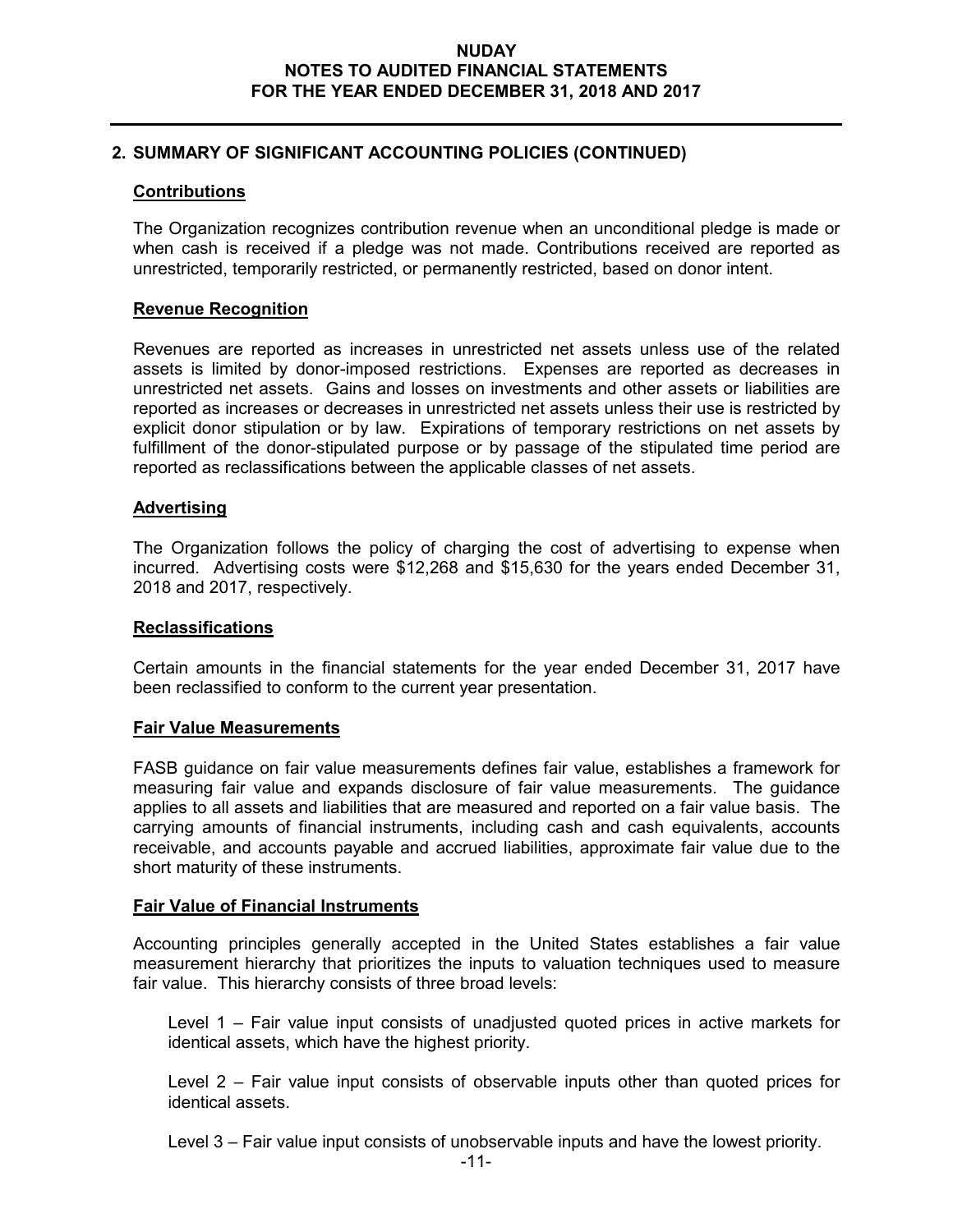**\_\_\_\_\_\_\_\_\_\_\_\_\_\_\_\_\_\_\_\_\_\_\_\_\_\_\_\_\_\_\_\_\_\_\_\_\_\_\_\_\_\_\_\_\_\_\_\_\_\_\_\_\_\_\_\_\_\_\_\_\_\_\_\_\_\_\_\_\_\_\_\_\_\_\_\_**

### **Fair Value of Financial Instruments (continued)**

The Organization uses appropriate valuation techniques based on the available inputs to measure the fair value of its investments. When available, the Organization measures the fair value using Level 1 inputs because they generally provide the most reliable evidence of fair value.

### **3. MARKETABLE SECURITIES**

Marketable securities are stated at fair value and consist of publicly traded securities as follows as of December 31:

|                                                        |    | 2018  | 2017         |
|--------------------------------------------------------|----|-------|--------------|
| Cost                                                   | \$ | 365   | \$<br>19,699 |
| <b>Fair Value</b>                                      |    | 365   | 19,699       |
| Unrealized appreciation (depreciation) in market value | S  |       |              |
| Investment return is summarized as follows:            |    |       |              |
| Realized loss on sale of securities                    |    | 1.467 | 2.790        |

## **4. PROPERTY AND EQUIPMENT**

Property and equipment consists of the following at December 31:

|                                                                      | 2018                                        |   | 2017                                  |
|----------------------------------------------------------------------|---------------------------------------------|---|---------------------------------------|
| Leasehold improvements<br>Computers and equipment<br><b>Vehicles</b> | \$<br>165,704<br>10,431<br>7,500<br>183,635 | S | 165,704<br>10,431<br>7,500<br>183,635 |
| Less: accumulated depreciation                                       | (30, 300)                                   |   | (15,667)                              |
| Net Property and Equipment                                           | \$<br>153,335                               | S | 167,968                               |

Depreciation expense was \$14,633 and \$12,972 for the years ended December 31, 2018 and 2017, respectively.

## **5. RELATED PARTIES**

The Organization employs the daughter of a member of management. The total amount paid to this employee was \$72,840 and \$52,650 during the years ended December 31, 2018 and 2017, respectively. This compensation is classified as wages in the Statement of Functional Expenses.

The Organization was provided consulting services by the daughter of a member of management. This related party was compensated \$8,194 and \$18,217 during the years ended December 31, 2018 and 2017, respectively. This expense is included in professional fees in the Statement of Functional Expenses.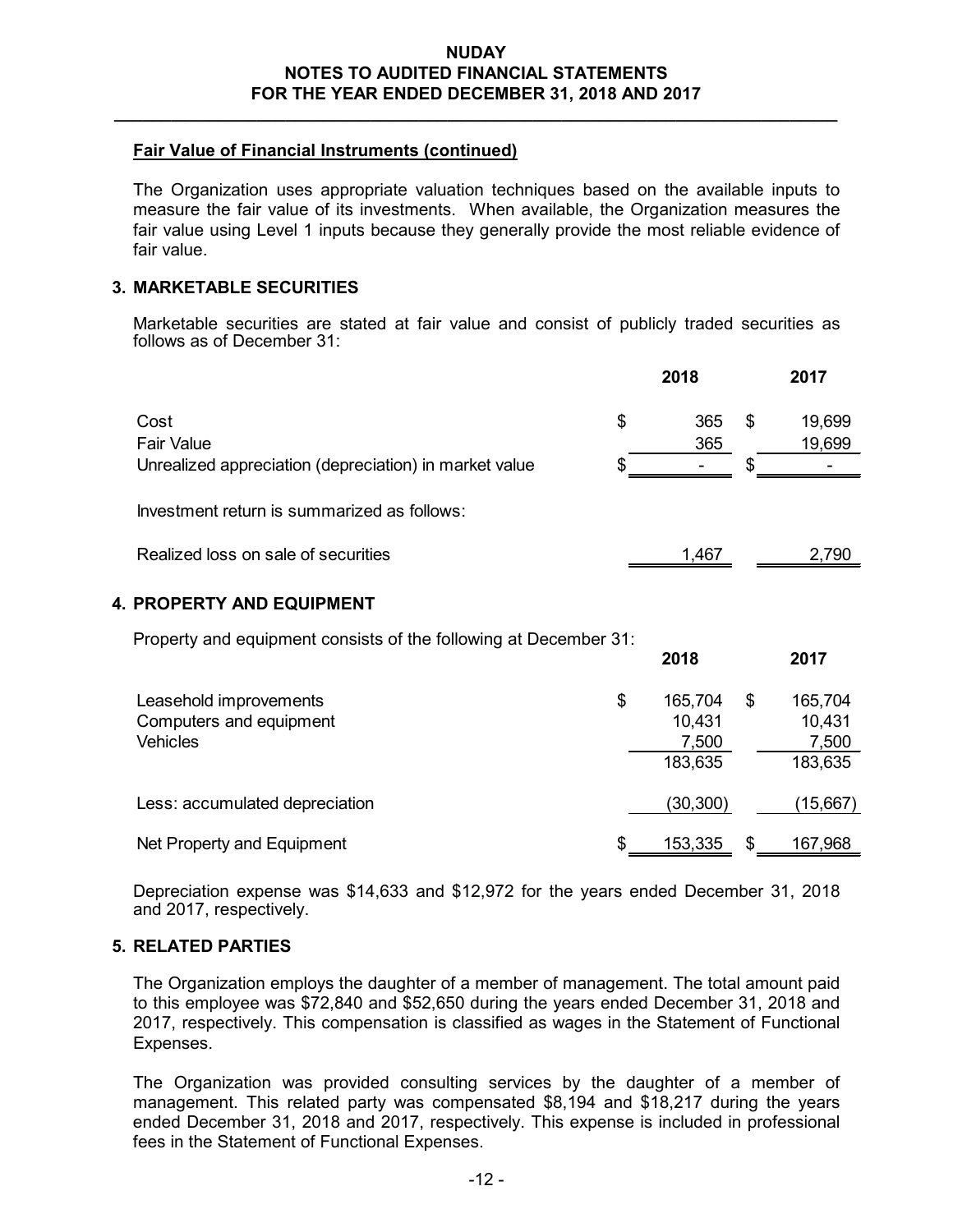**\_\_\_\_\_\_\_\_\_\_\_\_\_\_\_\_\_\_\_\_\_\_\_\_\_\_\_\_\_\_\_\_\_\_\_\_\_\_\_\_\_\_\_\_\_\_\_\_\_\_\_\_\_\_\_\_\_\_\_\_\_\_\_\_\_\_\_\_\_\_\_\_\_\_\_\_**

## **5. RELATED PARTIES (CONTINUED)**

One board member is the spouse of a member of management. This board member received no compensation for the services performed for the Organization.

There were no amounts due to or from any related parties as of December 31, 2018 or 2017, respectively.

## **6. IN-KIND CONTRIBUTIONS**

The Organization receives contributions of an in-kind nature, which represent the estimated fair market value of donated supplies and services. These in-kind donations were recorded both as support revenue and program expense upon the export shipments to Turkey and Syria to assist in the humanitarian work and care provided to displaced Syrian refugees. The nature of these contributions, which is included in the statement of activities, is as follows for the year ended December 31, 2018 and 2017, respectively:

|                              | 2018          | 2017         |
|------------------------------|---------------|--------------|
| Food                         | \$<br>425.500 | 492,640      |
| Clothing & household items   | 8,103,268     | 13,989,472   |
| Medical supplies & equipment | 29,258,331    | 24,365,400   |
|                              |               |              |
| Total                        | \$ 37,787,099 | \$38,847,512 |
|                              |               |              |

## **7. SPECIAL EVENTS**

Revenue reported on the statement of activities, and expenses reported on the statement of functional expenses, as special events, consists of major fundraising events held during the year.

Net revenue generated from special events during the years ended December 31, 2018 and 2017 was \$12,394 and \$9,410 for the years ended December 31, 2018 and 2017, respectively.

## **8. CASH FLOWS**

Occasionally, the Organization receives donations of marketable securities, which are sent to a brokerage account in the name of the Organization and shortly thereafter placed for sale. When the securities are sold, the funds are transferred to an operating account. No donations of marketable securities were received during the year ended December 31, 2018. During the year ended December 31, 2017, \$19,699 of marketable securities were donated to the organization and are included in revenue and support on the statement of activities.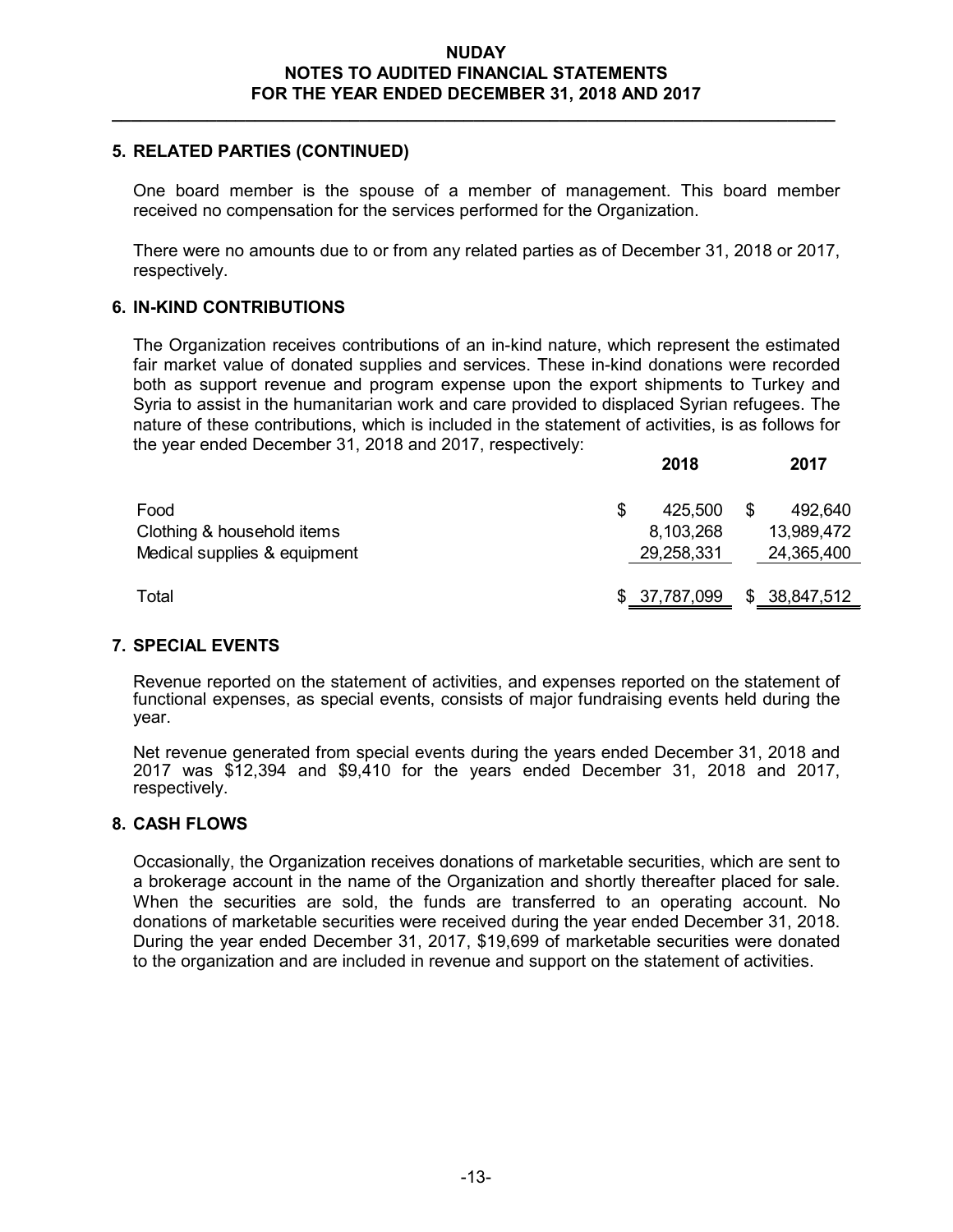**\_\_\_\_\_\_\_\_\_\_\_\_\_\_\_\_\_\_\_\_\_\_\_\_\_\_\_\_\_\_\_\_\_\_\_\_\_\_\_\_\_\_\_\_\_\_\_\_\_\_\_\_\_\_\_\_\_\_\_\_\_\_\_\_\_\_\_\_\_\_\_\_\_\_**

# **9. NET ASSETS WITH DONOR RESTRICTIONS**

Net assets with donor restrictions at December 31, 2018 and 2017 consist of the following:

|                                                                                                             |     | 2018             |      | 2017             |
|-------------------------------------------------------------------------------------------------------------|-----|------------------|------|------------------|
| Restricted by contributors for the Ahmad Alkhalaf Project<br>Restricted by contributors for container costs | \$. | 48.158<br>20,000 | - \$ | 23,158<br>35,000 |
| <b>Total Net Assets with Donor Restrictions</b>                                                             |     | 68.158           |      | 58,158           |

During the year nets assets were released from donor restrictions by incurring expense satisfying the restricted purposes or by occurrence of other events specified by donors. The total amount released from restrictions was \$110,861 and \$201,703, for the years ended December 31, 2018 and 2017, respectively.

## **10. CONCENTRATIONS**

The Organization places its cash equivalents in bank deposit accounts at credit-worthy financial institutions. The Organization has not experienced any losses on its cash equivalents. From time to time the bank deposit account balances may exceed federal depository insurance coverage and management considers this to be a normal business risk. At December 31, 2018, the Organization had no uninsured bank deposit account balances.

For the year ended December 31, 2018, approximately 70% of the Organization's in-kind contributions came from three donors.

For the year ended December 31, 2017, approximately 54% of the Organization's in-kind contributions came from one donor.

#### **11. LEASE COMMITMENTS**

The Organization leased program and office spaces under multiple operating leases with varying terms. The Organization has leased land in Syria for which it has constructed homes, a school and a mosque. The land is leased to the Organization free of charge, however, at the end of the 20-year lease, the constructed property will become the property of the lessor. Rent expense under these agreements was \$49,699 and \$13,004 for the years ended December 31, 2018 and 2017, respectively.

Future minimum lease payments as of December 31, 2018 are as follows:

| Year         | Amount       |  |  |  |
|--------------|--------------|--|--|--|
| 2019<br>2020 | \$<br>47,656 |  |  |  |
|              | 3,333        |  |  |  |
| Total        | \$<br>50,989 |  |  |  |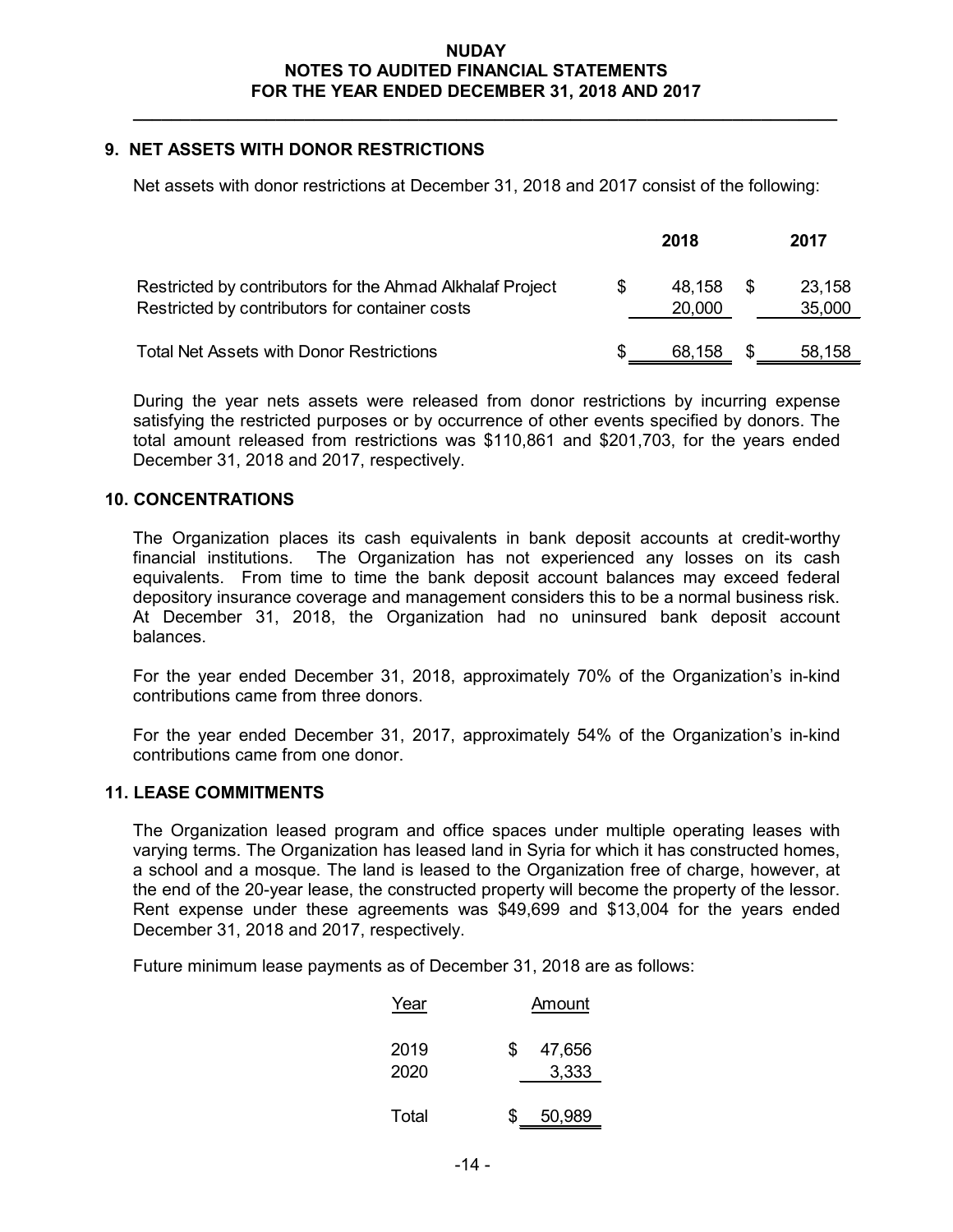**\_\_\_\_\_\_\_\_\_\_\_\_\_\_\_\_\_\_\_\_\_\_\_\_\_\_\_\_\_\_\_\_\_\_\_\_\_\_\_\_\_\_\_\_\_\_\_\_\_\_\_\_\_\_\_\_\_\_\_\_\_\_\_\_\_\_\_\_\_\_\_\_\_\_\_\_\_**

### **12. LIQUIDITY AND AVAILABILITY OF FINANCIAL ASSETS**

The Organization has a policy to manage its liquidity and reserves following three guiding principles: operating within a prudent range of financial stability, maintaining adequate liquidity to fund near-term operations, and maintaining sufficient reserves to provide reasonable assurance that long-term obligations will be discharged. The following table reflects the Organization's financial assets (cash and cash equivalents and investments) as of December 31, 2018 and 2017, reduced by amounts not available for general expenditures within one year due to donor-imposed restrictions.

|                                                                 |    | 2018   |     | 2017   |
|-----------------------------------------------------------------|----|--------|-----|--------|
| Financial assets:                                               |    |        |     |        |
| Cash and cash equivalents, including restricted cash            | \$ | 28,626 | \$. | 67,107 |
| Accounts receivable, net, to be collected in less than one year |    | 7,551  |     | 11,343 |
| Marketable securities                                           |    | 365    |     | 19,699 |
| Total financial assets, at year-end                             |    | 36,542 |     | 98,149 |
| Less those unavailable for general expenditure within one year: |    |        |     |        |
| Donor imposed restriction - reserved for container costs        |    | 20,000 |     | 35,000 |
| Financial assets available to meet cash needs for               |    |        |     |        |
| expenditures within one year                                    |    | 16,542 |     | 63,149 |

The Organization has received donations for the medical and educational benefit of Ahmad Alkhalaf. The restricted assets reserved for Ahmad amounted to \$48,158 and \$23,158 as of December 31, 2018 and 2017, respectively. These assets with donor-imposed restrictions are not expected to be spent until 2024 for Ahmed's higher education. The Organization has received approval from Ahmad's family to use the funds for general operations until 2024 at which point the \$48,158 will be provided to Ahmad.

### **13. FAIR VALUE DISCLOSURES**

The Organization's investments measured at fair value subject to the disclosure requirements of FASB ASC No. 820, *Fair Value Measurement*, are as follows:

Assets at Fair Value as of December 31, 2018

|                                              | all valu <del>c</del> | ו וסעסוו  |
|----------------------------------------------|-----------------------|-----------|
| Marketable securities<br>S                   | 366                   | 366       |
| Total                                        | 366                   | 366       |
| Assets at Fair Value as of December 31, 2017 |                       |           |
|                                              | Fair Value            | (Level 1) |
| Marketable securities<br>S                   | 19,699                | 19,699    |
| Total                                        | 19,699                | 19,699    |

 $Fair$  Value (Level 1)